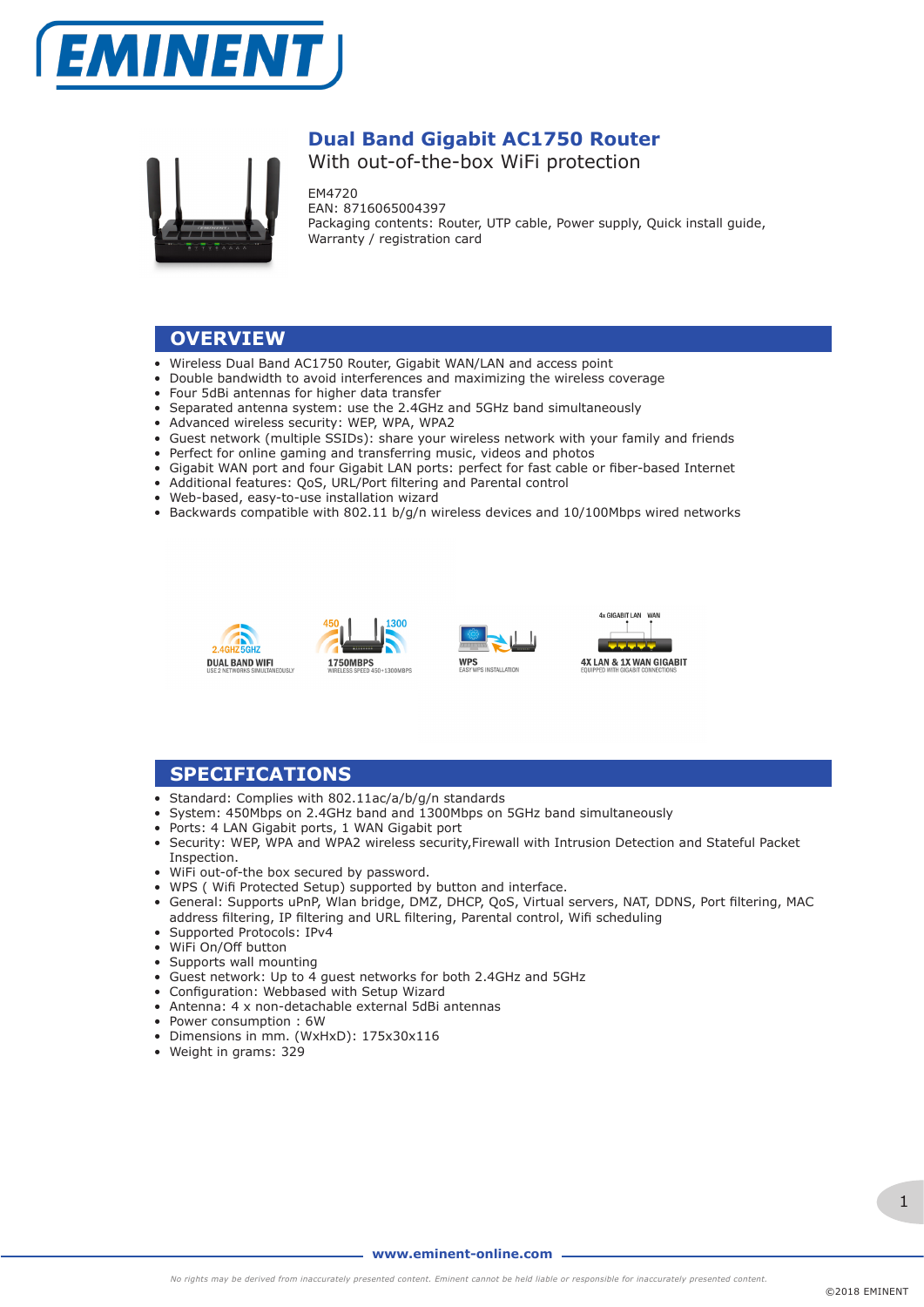

### **Dual Band Gigabit AC1750 Router**

With out-of-the-box WiFi protection

### **DESCRIPTION**

**Get a high wireless network speed (450+1300Mbps) with the EM4720 Dual Band AC1750 Router. The EM4720 is equipped with four powerful antennas and shares your Internet connection at high speed. Use the 2.4GHz and 5GHz band simultaneously to maximize the throughput and avoid interferences. The AC WiFi network is perfect for online gaming and transferring music, videos and photos. Thanks to the Gigabit WAN port, this router is ideal for high-speed cable and fiber Internet. Upon all these features the EM4720 Dual Band AC1750 Router allows you to create guest networks and enables you to share your Internet connection with your family and friends. Quality of Service (QoS) prioritises your network traffic, like applications and/or data streams, to provide them with a larger bandwidth.** 

#### **Dual Band Router**

The EM4720 is a Concurrent (Simultaneous) Dual Band AC1750 Router. Use both the 2.4GHz and the 5GHz frequency at the same time. The 2.4GHz frequency is crowded. By using the 5GHz band you will have a cleaner frequency with less interferences and a higher bandwidth.

#### **Unique wizard for easy installation**

Install and configure the EM4720 Dual Band AC1750 Router with the installation wizard in your browser. If you have a WPS-enabled wireless device, you can use the WPS function to connect to your router. The router has an integrated mounting bracket for easy wall mounting.

#### **All about WiFi**

Did you know that the WiFi network of the EM4720 Router is out-of-the-box secured? When connecting the router to your network, unauthorized persons cannot access your WiFi network as the WiFi network does require a password instantly. The EM4720 router does have a physical WiFi enable/disable button and a special WiFi scheduling function.

#### **Multiple SSIDs: create a guest network**

Add additional SSIDs to your network. You easily create a second network for guest users. This function is very convenient for business locations. Clients still have internet access without having access to the company network. A guest network is also useful for your home situation. Grand your family and friends access to the Internet without giving them access to your home network.

#### **Features for advanced network users**

The Eminent EM4720 Concurrent Dual Band AC1750 Router has many additional features like firewall protection and parental control. With QoS (Quality of Service) you can prioritize data streams or applications. Useful when you want to be sure video streaming gets more bandwidth than online gaming.

#### **Backwards compatible**

The Eminent EM4720 Dual Band AC1750 Router is backwards compatible with other 802.11 b/g/n wireless devices and standard 10/100Mbit wired networks.